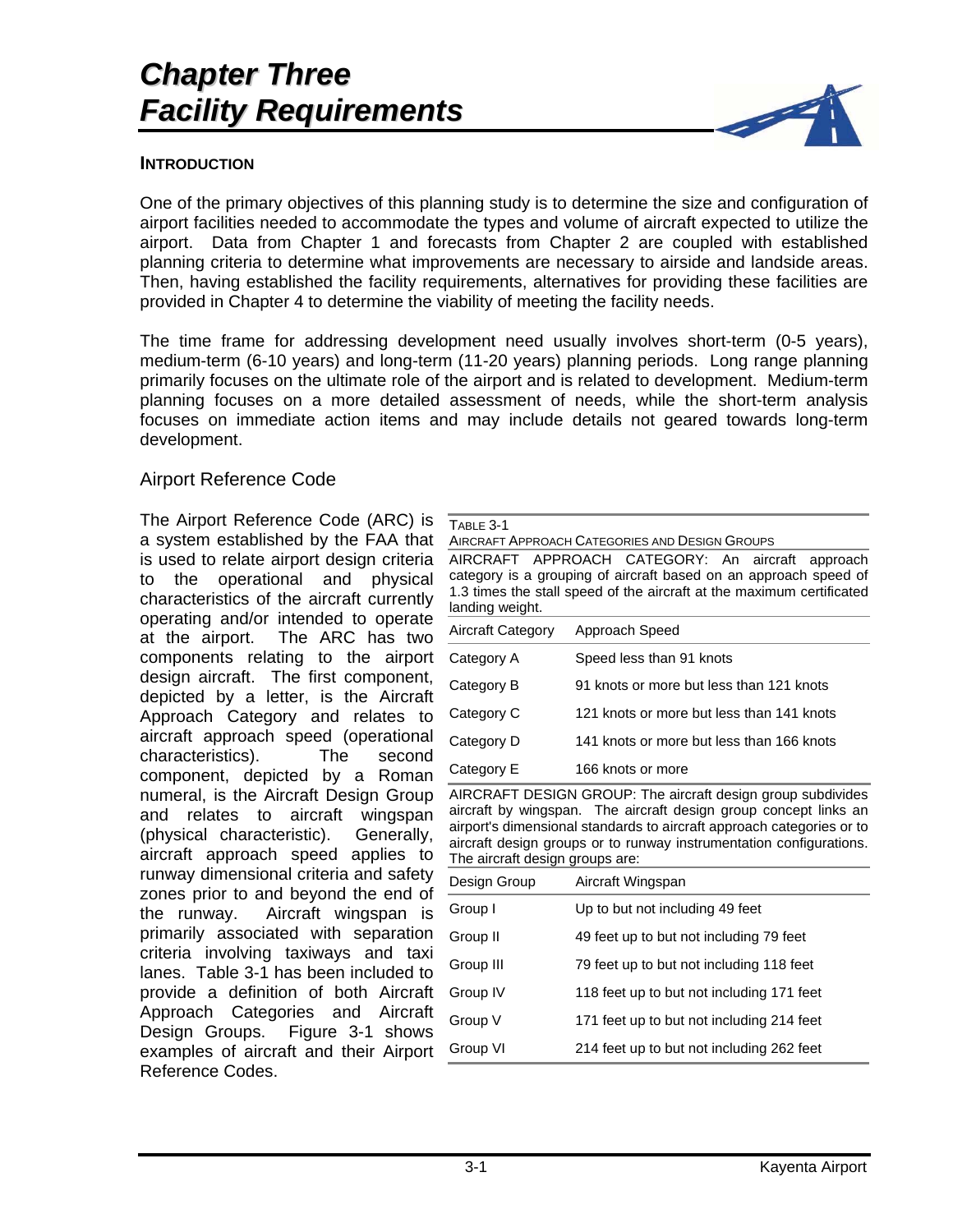To ensure that all airport facilities are designed to accommodate the expected air traffic and to meet FAA criteria, the specific ARC for the airport must be determined. In order to designate a specific ARC for an airport, aircraft in that ARC should perform a minimum of 500 annual itinerant operations.



light twins

A**I** P rim arily S ingle-E ngine Propeller Aircraft, som e

B**II**  $($ <12,500 lbs) Prim arily Light Turboprops

Exam ple Type: Cessna 172 Skyhawk

B**I** P rim arily Light Twin-Engine Propeller Aircraft

> B**II**  (>12,5 00 lbs) M id-sized corporate jets and com m uter airliners



Exam ple Type: Piper Navajo



Exam ple Type: Beechcraft King Air Exam ple Type: Cessna Citation II



A/B**III** Primarily large com m uter-type aircraft

C**/**D**II**  Large corporate jets and regionaltype com m uter iets

C/D**IV**  Large com m ercial airliners (approx. 200-35 0 seats)

Exam ple Type: De Havilland Dash 8 Exam ple Type: Lear Jet 36



Exam ple Type: Gulfstream IV Exam ple Type: Boeing 737



Exam ple Type: Boeing 767 Exam ple Type: Boeing 747



C**I**, D**I** P rim arily sm all and fast corporate jets



C/D**III** Com m ercial airliners (approx.  $100 - 200$  seats)



D**V**  Jumbo com m ercial airliners (approx. 350+ seats)



FIGURE 3-1 AIRCRAFT REFERENCE CODES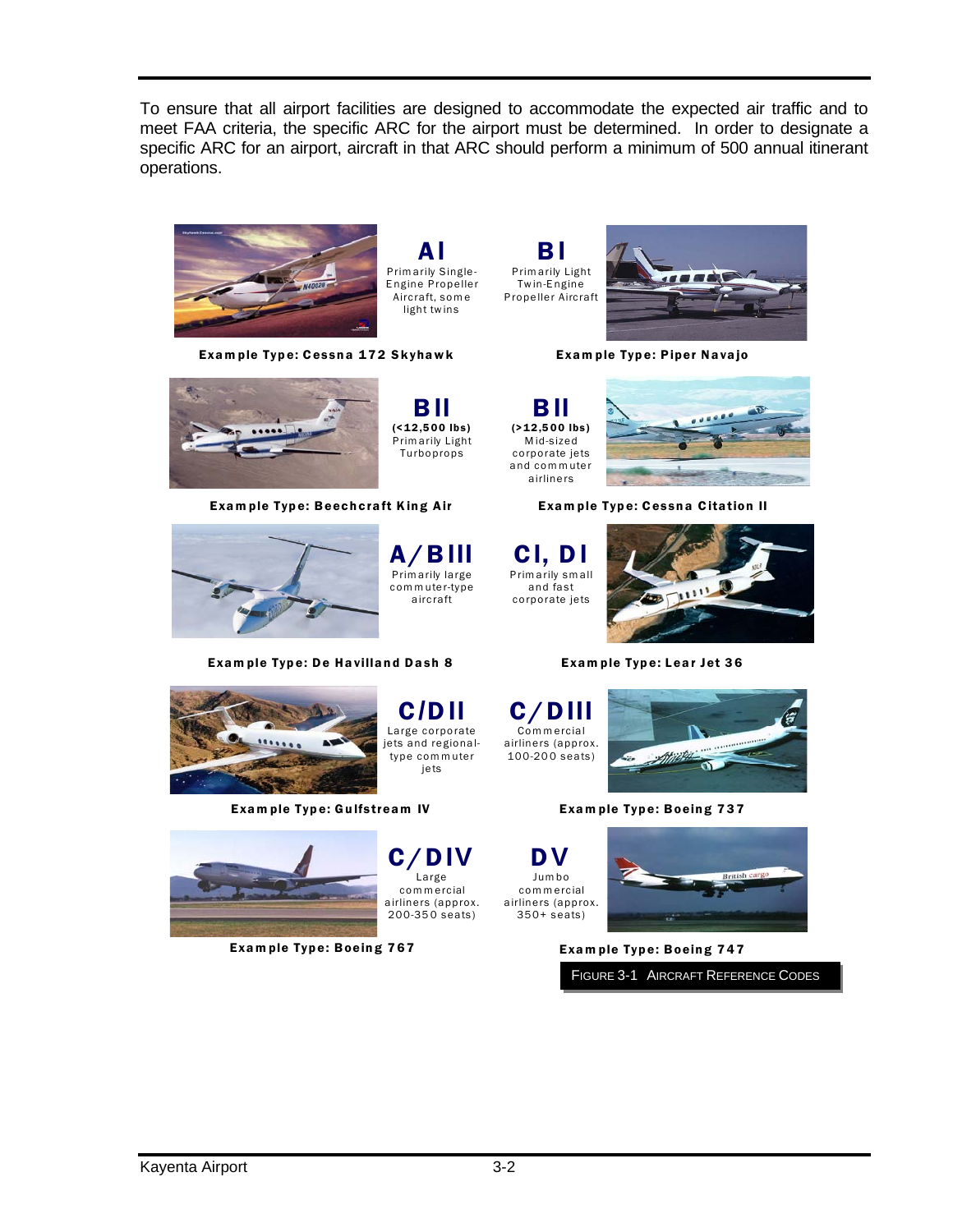Facility design and planning is directly tied to the types of aircraft currently utilizing and anticipated to use Kayenta Airport. Establishing a design aircraft provides guidance for the dimensional requirements of the physical facilities at the airport. Items such as runway lengths and widths, taxiway dimensions and apron requirements relate to the design aircraft.

Air Ambulance operators such as Eagle Air Med and Aero Care utilize the Kayenta Airport. The airplanes they fly into Kayenta are the King Air C-90 and the King Air 200, which are ARC B-II airplanes. The majority of aircraft currently using the airport range from category A-I to B-II and include single-engine



piston aircraft and small to medium turbine aircraft. In evaluating

these aircraft, the existing design ARC for the airport is predominately B-II with operations by aircraft weighing 12,500 pounds or less. The future design ARC is B-II with increasing numbers of operations by aircraft weighing over 12,500 pounds.

# **AIRSIDE FACILITY REQUIREMENTS**

Airport airside facilities are described as the runway configuration, the associated taxiway system, the ramp and aircraft parking area and any visual or electronic approach aids. The establishment of recommended facility requirements are derived from the development of the based aircraft and annual operations forecasts. In addition, unique factors influencing growth at the airport are also considered.

### **RUNWAY CAPACITY**

Hourly airport capacities and annual aircraft delay computations are needed to design and evaluate airport development and improvement projects. Capacity is a measure of the maximum number of aircraft operations which can be accommodated on an airport in one hour. While delay is the difference between constrained and unconstrained operating time.

FAA Advisory Circular 150/5060-5, Airport Capacity and Delay, provides guidance for calculating the runway utilizations, which produce the highest sustainable capacity consistent with current air traffic control rules and practices. In order to facilitate this comparison, computations were made to determine the hourly capacity of a single runway configuration in visual flight rules (VFR) and instrument flight rules (IFR). The calculations were made using the assumptions recommended in the AC for the particular airport layout and conditions, combined with the forecast operational data generated with this study. For operations from Runway 5/23, in the existing configuration, VFR runway capacity is 79 operations per hour and IFR capacity is 58 operations per hour. Thus, with forecasted peak hourly operations of 5.9 operations per hour, the existing runway configuration is considered adequate for capacity considerations.

The annual service volume (ASV) is the calculated reasonable estimate of an airport's annual capacity; taking into account differences in runway utilization, weather conditions and aircraft mix that would be encountered annually. When compared to the existing and forecasted operations of an airport, an ASV will give an indication of the adequacy of a facility in relation to its activity levels. The information used to calculate the Kayenta Airport ASV is based on the following assumptions: arrivals equal departures; there are no airspace limitations affecting runway use; the airport does not have radar coverage or an instrument landing system. The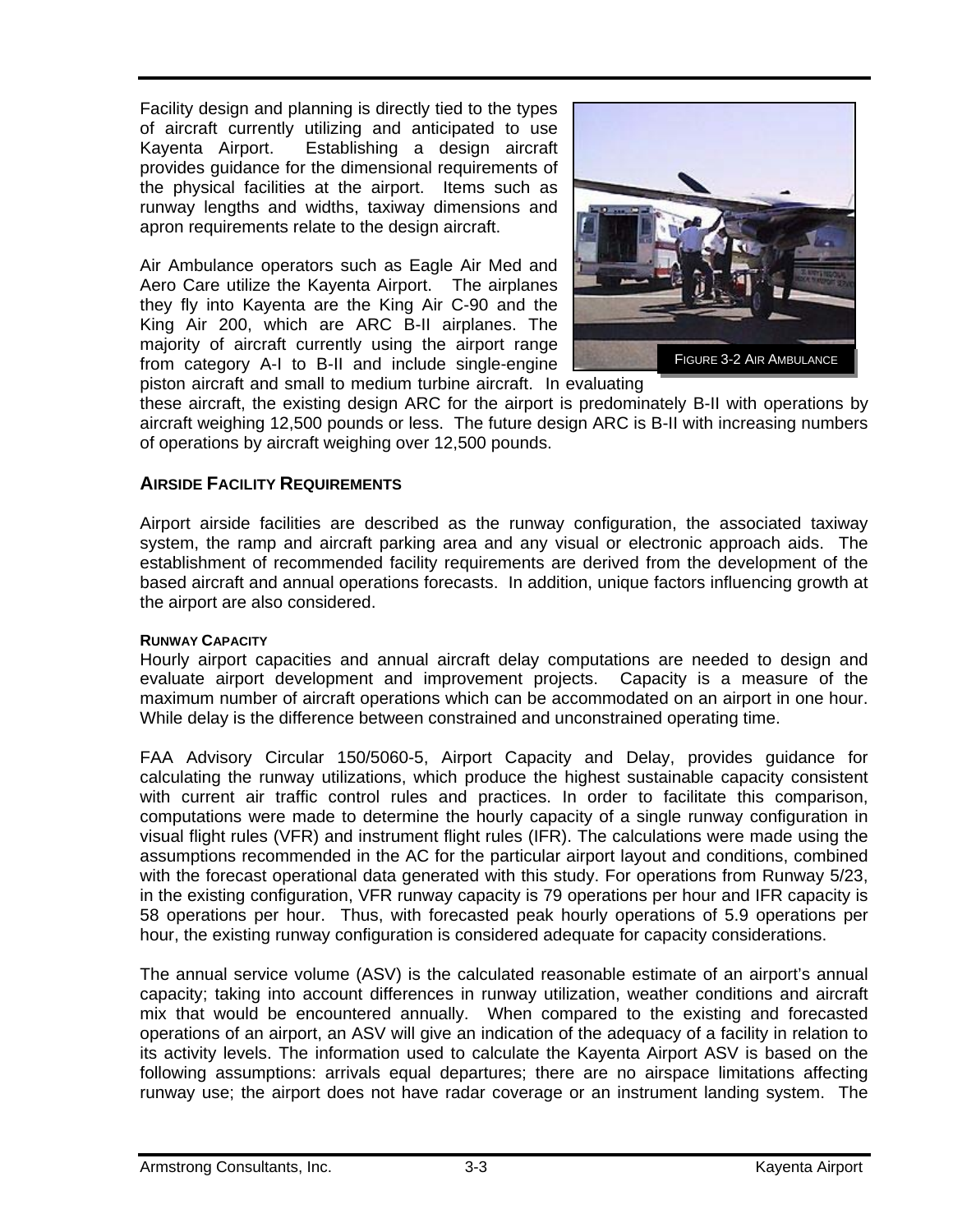capacity is then calculated by selecting the airport configuration, determining the percentage of touch-and-go operations and utilizing the tables provided in AC 150/5060-5 to read the range of hourly VFR and IFR capacities.

The FAA recommends the initiation of actions to increase the capacity begin when actual activity levels reach 60 percent of ASV and that improvements should commence when actual activity levels reach 80 percent of ASV. Forecasted annual demand for Kayenta is 10,712 operations. The calculated ASV for Kayenta Airport is 230,000 operations, indicating that Kayenta Airport's existing configuration of a single runway is adequate to serve both the existing and future forecasted operational levels.

#### **RUNWAY LENGTH**

The FAA has developed a computer based program for estimating the recommended runway lengths by performing the calculations specified in AC 150/5325-4A, Runway Length Requirements for Airport Design. This program requires the following information: airport elevation; mean daily maximum temperature of the hottest month; and the maximum difference in runway centerline elevations. This information for Kayenta Airport is summarized below:

| <b>Airport Elevation</b>                      | 5,710 feet       |
|-----------------------------------------------|------------------|
| Mean Max Temp of Hottest Month                | $91.5^{\circ}$ F |
| <b>Runway Centerline Elevation Difference</b> | 75 feet          |

With this data the Airport Design Program provides several runway length recommendations for both small and large aircraft according to varying percentages of aircraft fleet and associated takeoff weights. A summary of the results is provided in Table 3-2.

Using only the results of the FAA's computer program, it is suggested that the runway have a minimum length of 5,050 feet to accommodate 75 percent of small airplanes with less than ten passenger seats, 7,150 feet to accommodate 100 percent of small aircraft with ten or more passenger seats and 9,350 feet to accommodate 75 percent of large aircraft at 90 percent useful load.

When determining runway length requirements for any airport, it is important to also consider the types of aircraft, including aircraft design *Source: Airport Design Version 4.2d* group and critical aircraft, that will be

| TABLE 3-2                             |        |
|---------------------------------------|--------|
| <b>RECOMMENDED RUNWAY LENGTHS</b>     |        |
|                                       | Feet   |
| Existing Runway                       | 7,140  |
| Small Aircraft (< 10 passenger)       |        |
| 75 percent of these small airplanes   | 5,050  |
| 95 percent of these small airplanes   | 7,150  |
| 100 percent of these small airplanes  | 7,150  |
| Large Aircraft $(< 60,000$ lbs.)      |        |
| 75 percent at 60 percent useful load  | 7,820  |
| 75 percent at 90 percent useful load  | 9,350  |
| 100 percent at 60 percent useful load | 11,750 |
| 100 percent at 90 percent useful load | 11.750 |

using the airport and their respective takeoff distance requirements. Figure 3-3 provides examples of takeoff distance requirements for typical aircraft currently using and expected to use Kayenta Airport in the future. Based on this information the existing length of 7,140 feet is sufficient to allow access by 100 percent of small airplanes and a selection of large airplanes.

#### **RUNWAY STRENGTH AND WIDTH**

Runway strength requirements are normally based upon the design aircraft that is expected to use the airport on a regular basis. The majority of air tour operators are flying the Twin Otter and the Jetstream 32, which have a maximum takeoff weight of 12,500 pounds and 18,629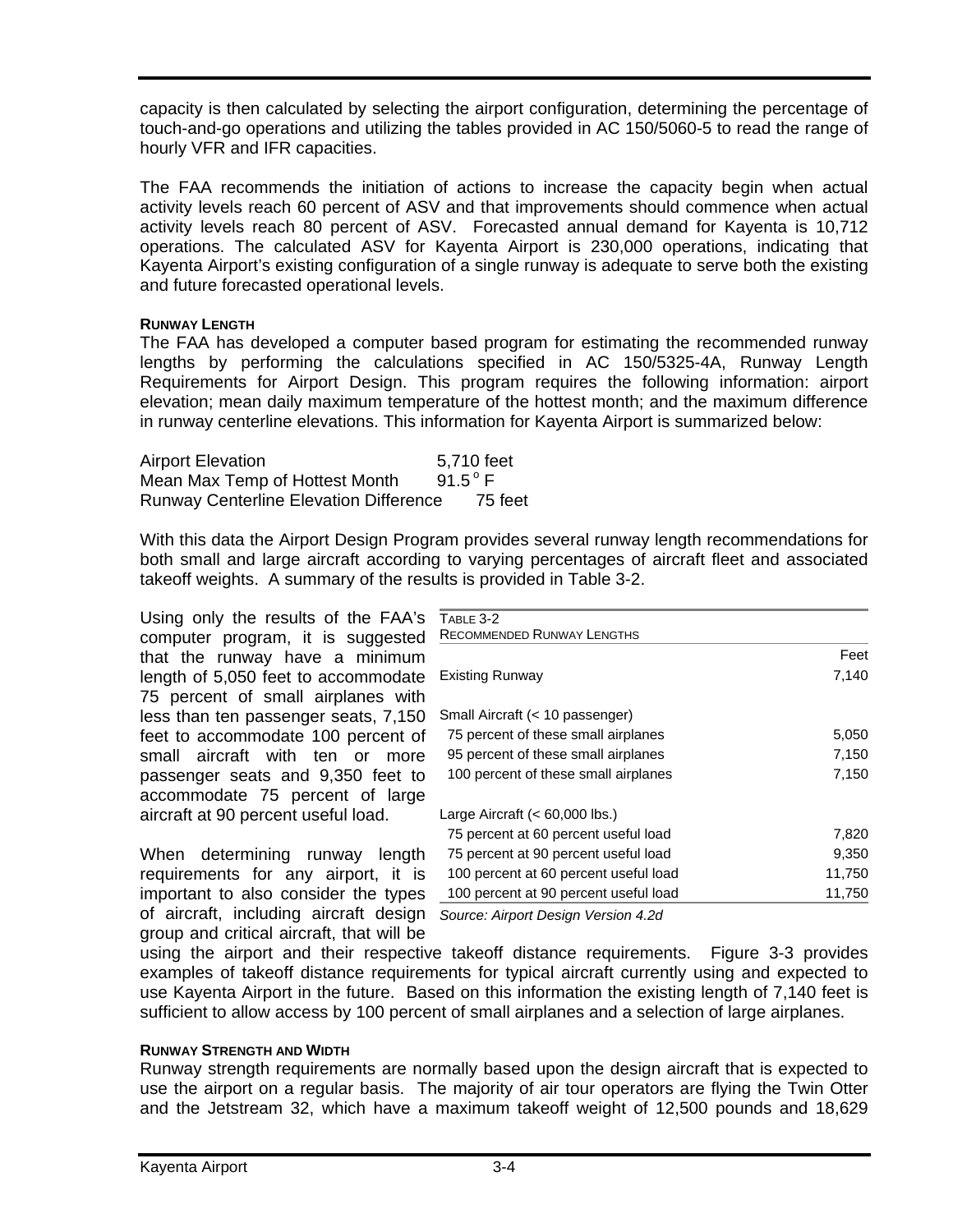pounds respectively. The King Air B-200 has a takeoff weight of 12,500 pounds. The airport pavements at Kayenta Airport are rated for aircraft weighing 12,500 pounds single wheel gear (SWG), although heavier aircraft may utilize the airport on an occasional basis without additional strengthening. The runway shows signs of rutting resulting from use by heavier aircraft. The pavements should be strengthened to 30,000 pounds single wheel gear (45,000 pounds dual wheel gear).



*SOURCE: AIRCRAFT MANUFACTURERS DATA*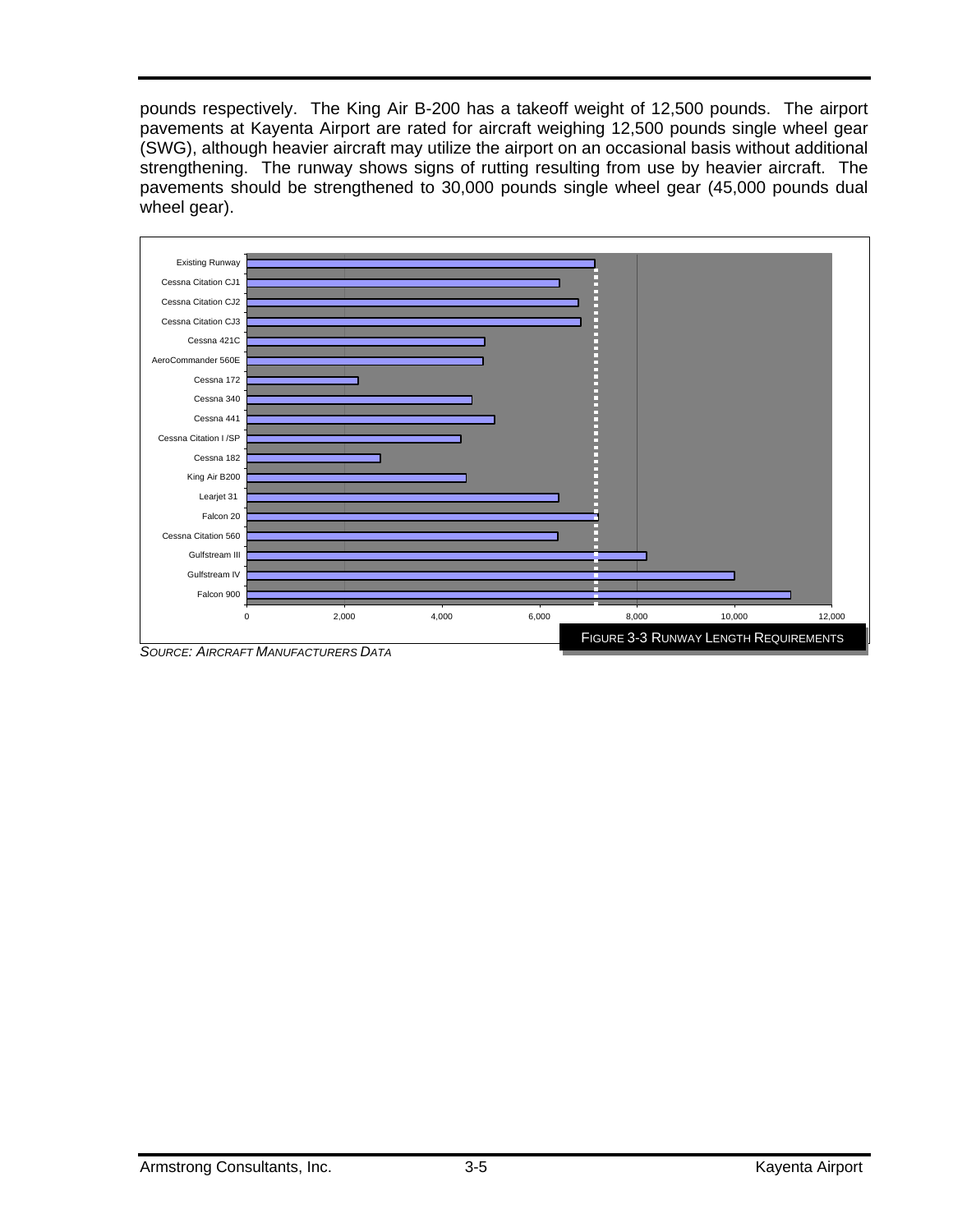

*SOURCE: BUCKSKIN LO ARIZONA RAWS SEPTEMBER 2002-JULY 2004*

FIGURE 3-4 ALL-WEATHER WINDROSE

#### **CROSSWIND RUNWAY REQUIREMENTS**

As discussed in Chapter 1, an analysis of wind conditions is essential for planning runway alignments and runway system configurations. The primary runway should be oriented as closely as practicable in the direction of the prevailing winds. The crosswind component or winds perpendicular to the aircraft can restrict aircraft operations. The maximum allowable crosswind generally depends on the size and speed of the aircraft. The FAA recommends that runways be oriented to provide 95% crosswind coverage. This allows aircraft operations at least 95 percent of the time with allowable crosswind components not exceeding specified limits based upon the ARC. If a single runway alignment cannot meet the recommended 95 percent wind coverage, construction of an additional runway may be advisable.

Hourly wind data for Kayenta was obtained from a Remote Automated Weather Station (RAWS) near Kayenta. RAWS are usually owned and operated by wild land fire agencies and are placed in locations where they can monitor fire danger. RAWS wind speed and direction data is available from the Western Regional Climatic Center (WRCC) based on a 36-point wind rose. The RAWS station where data was collected is Buckskin Lo Arizona, located approximately 31 nautical miles southwest of the airport. A wind rose was created with 24 months of observations from the Buckskin Lo Arizona RAWS. The information obtained confirmed the existing runway configuration provides adequate wind coverage.

### **TAXIWAY REQUIREMENTS**

The primary function of a taxiway system is to provide access between runways and the terminal area. The taxiways should be located so that aircraft exiting the runway will have minimal interference with aircraft entering the runway or remaining in the traffic pattern. Taxiways expedite aircraft departures from the runway and increase operational safety and efficiency. The construction of a parallel taxiway system is considered essential at airports having at least 20,000 annual operations or those served by commercial service.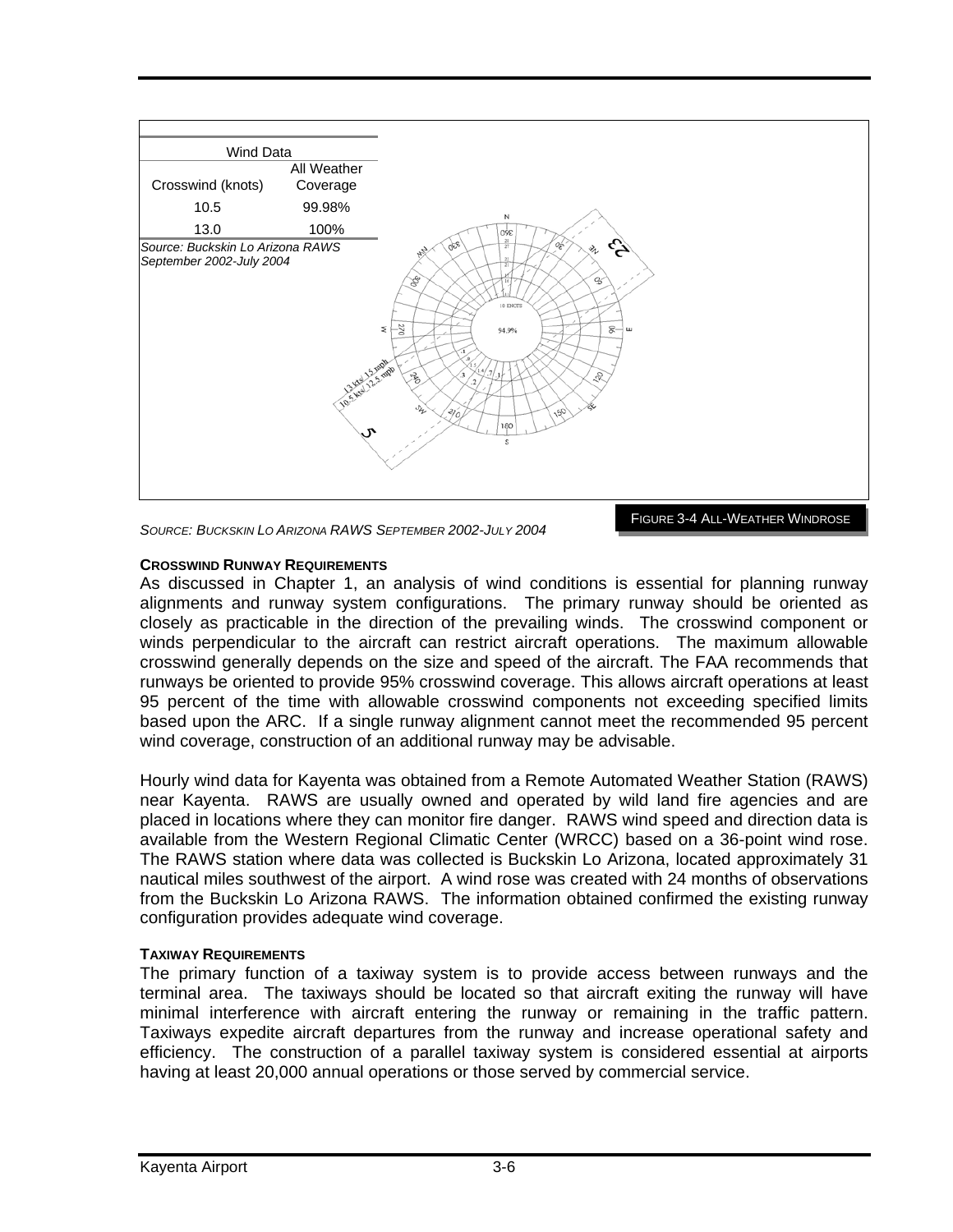According to FAA Advisory Circular 150/5300-13, Airport Design, the minimum recommended runway to taxiway centerline separation for an airport with an ARC of B-II is 240 feet and the minimum recommended width is 35 feet. Based on funding availability, construction phasing of a full-length parallel taxiway should be considered. Initially, by-pass taxiways should be constructed at each runway end, followed by a partial parallel taxiway from the apron area to the northeast end, then finishing with a partial parallel taxiway to the southwest runway end.

#### **AIRCRAFT APRON**

The key to a desirable airport layout is to provide the shortest taxiing distance from the terminal area or apron to the departure ends of the runway and to minimize the taxiing distance for landing aircraft as much as possible. Developing a functional apron layout involves evaluating aircraft parking and tiedown requirements, taxilanes, hangar and building development and proximities and overall apron space to accommodate existing and forecasted aircraft.

Aircraft tiedowns should be provided for those small and medium sized aircraft utilizing the airport. These aircraft risk damage in sudden wind gusts if not properly secured. A number of tiedowns are required to accommodate the peak daily transient and overnight transient aircraft plus based aircraft that are not hangared.

Generally speaking, an apron tiedown area for small aircraft should allow approximately 360 square yards per transient aircraft and 300 square yards per based aircraft. This square yardage per aircraft provides adequate space for tiedowns, circulation and fuel truck movement. Table 3-3 shows based and transient aircraft demand and tie-down requirements. The utilization of hangars may reduce the number of tie-downs required. A factor of .5 tiedown per based aircraft and 1.5 tiedowns per transient aircraft is expected to provide adequate space for parking since multiple tiedowns can be used by one large aircraft.

| TABLE 3-3 | <b>APRON TIE-DOWN REQUIREMENTS</b> |                       |                           |           |                 |
|-----------|------------------------------------|-----------------------|---------------------------|-----------|-----------------|
|           |                                    | <b>Based Aircraft</b> | <b>Transient Aircraft</b> |           |                 |
| Year      | <b>Based Aircraft</b>              | Tie-downs             | <b>Transient Aircraft</b> | Tie-downs | Apron Area (SY) |
| 2005      |                                    |                       | 6                         | 9         | 2,760           |
| 2010      | 6                                  | 3                     | 8                         | 12        | 4,680           |
| 2015      | 11                                 | 6                     | 10                        | 15        | 6,900           |
| 2020      | 12                                 | 6                     | 12                        | 18        | 7,920           |
| 2025      | 12                                 | 6                     | 14                        | 21        | 8,640           |

**\***Hangared aircraft will reduce based aircraft tiedown requirements

### **HELIPAD/HELICOPTER PARKING**

Helicopter parking should be provided based on expected helicopter demand from the fleet mix in chapter 2. Type I, II and III helicopters are expected to use the airport. A parking apron with type II pads is recommended for the airport.

### **AIRFIELD LIGHTING, SIGNAGE AND MARKING**

Airport lighting enhances safety during periods of inclement weather and nighttime operations by providing visual guidance to pilots in the air and on the ground. Lighting and visual aids can consist of a variety of equipment or a combination thereof as described in Chapter 1. The airfield lighting at Kayenta Airport are Medium Intensity Runway Lighting (MIRL); provide lighting at night on Runway 5/23. Runway 5/23 has visual markings which are in poor condition.

#### **VISUAL AIDS**

Visual Aids include a Visual Approach Slope Indicator (VASI) on Runway 23, which provide vertical guidance to pilots, wind indicator, segmented circle and a rotating airport beacon. The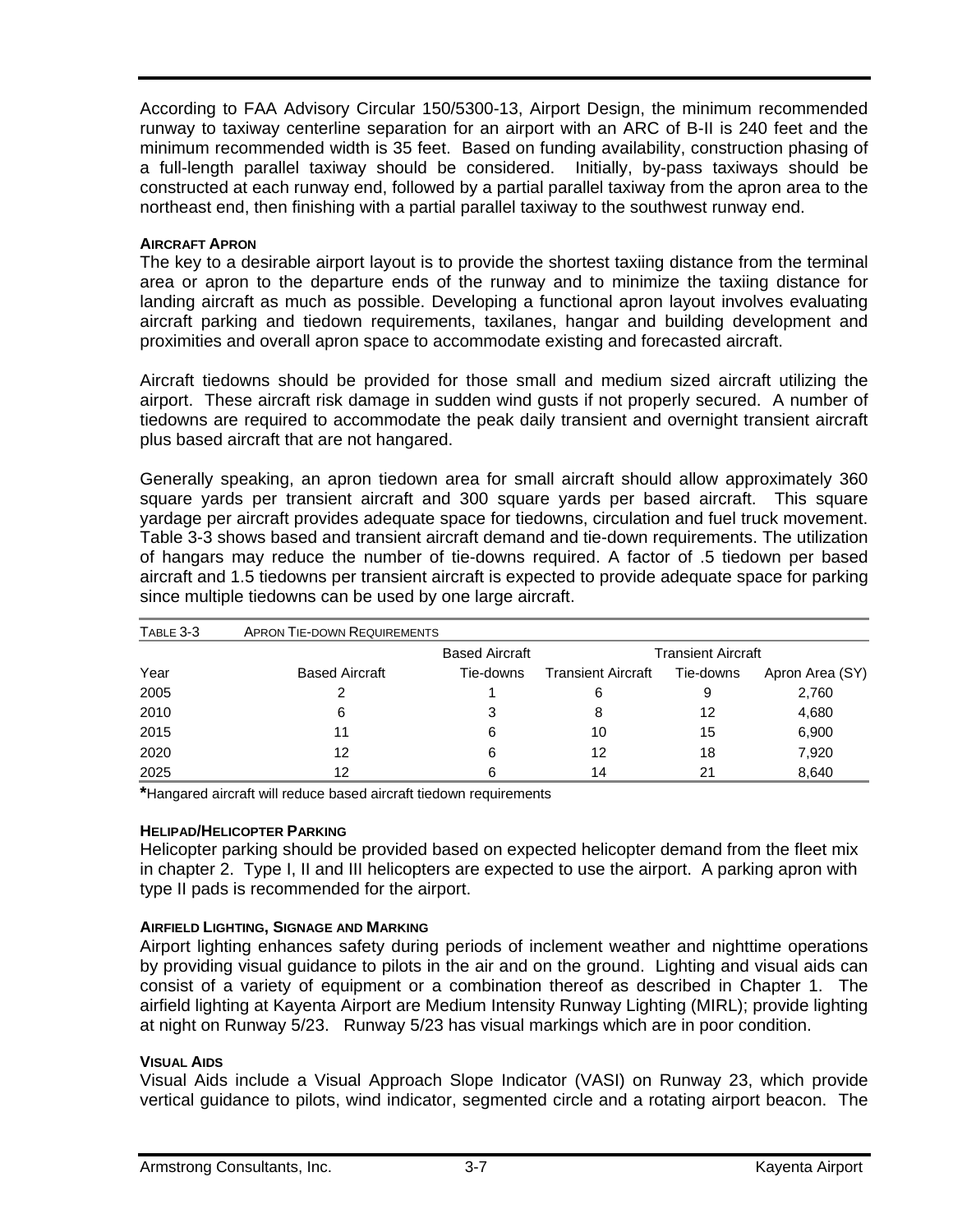VASI is currently out of service. It is recommended that the airport install pilot controlled lighting, precision approach path indicators (PAPIs) to replace the VASIs and rehabilitate the airport lighting system.

#### **NAVIGATIONAL AIDS**

A Navigational Aid (NAVAID) is any ground based visual or electronic device used to provide course or altitude information to pilots. NAVAIDs include Very High Frequency Omnidirectional Range (VORs), Very High Frequency Omnidirectional Range with Tactical Information (VOR-TACs), Nondirectional Beacons (NDBs) and Tactical Air Navigational Aids (TACANs) as examples. There are no ground based NAVAIDs at the Kayenta Airport. Ground based NAVAIDs are not needed or recommended at this time.

### **TRAFFIC PATTERN PROCEDURES**

Right hand traffic patterns should be put into place for Runway 5, preventing aircraft from overflying residential areas to the north of the runway.

#### **APPROACH PROCEDURES**

Non-precision Global Positioning System (GPS) approaches do not require ground-based facilities on or near the airport for navigation. The GPS receiver uses satellites for navigation allowing remote installation. Therefore, it involves little or no cost for the Airport Sponsor. GPS was developed by the United States Department of Defense for military use and is now available for civilian use. GPS approaches are rapidly being commissioned at airports across the United States. Approach minimums as low as 300-foot ceilings and 1-mile visibility are typical for this type of approach. An instrument approach will increase the utility of the airport by providing for the capability to operate in inclement weather conditions. This is especially important for air medivac/air ambulance, physician transport and business flights. It is also useful for conducting training and maintaining instrument currency and proficiency requirements.

There are no published instrument approach procedures at the Kayenta Airport, however a nonprecision GPS approach should be implemented as soon as possible.

### **LANDSIDE FACILITIES**

Airport landside facilities are an important compliment to airside facilities. Landside facilities serve as the processing interface between the surrounding community and the airport operating environment and often offer travelers the first impression of the area. These facilities house the support infrastructure for airside operations and can generate revenues for the airport.

### **AIRPORT SERVICES/FIXED BASE OPERATOR/TERMINAL**



Kayenta Airport is unattended and currently no services are available. It is recommended that fuel, pilot/passenger lounge (i.e. terminal) and a courtesy car and or shuttle to hotels/town be provided at the airport for the general aviation public, as well as for the air tour operators and air ambulance operations. These services could possibly be incorporated with a cultural center on the airport allowing tourists to see what Kayenta has to offer.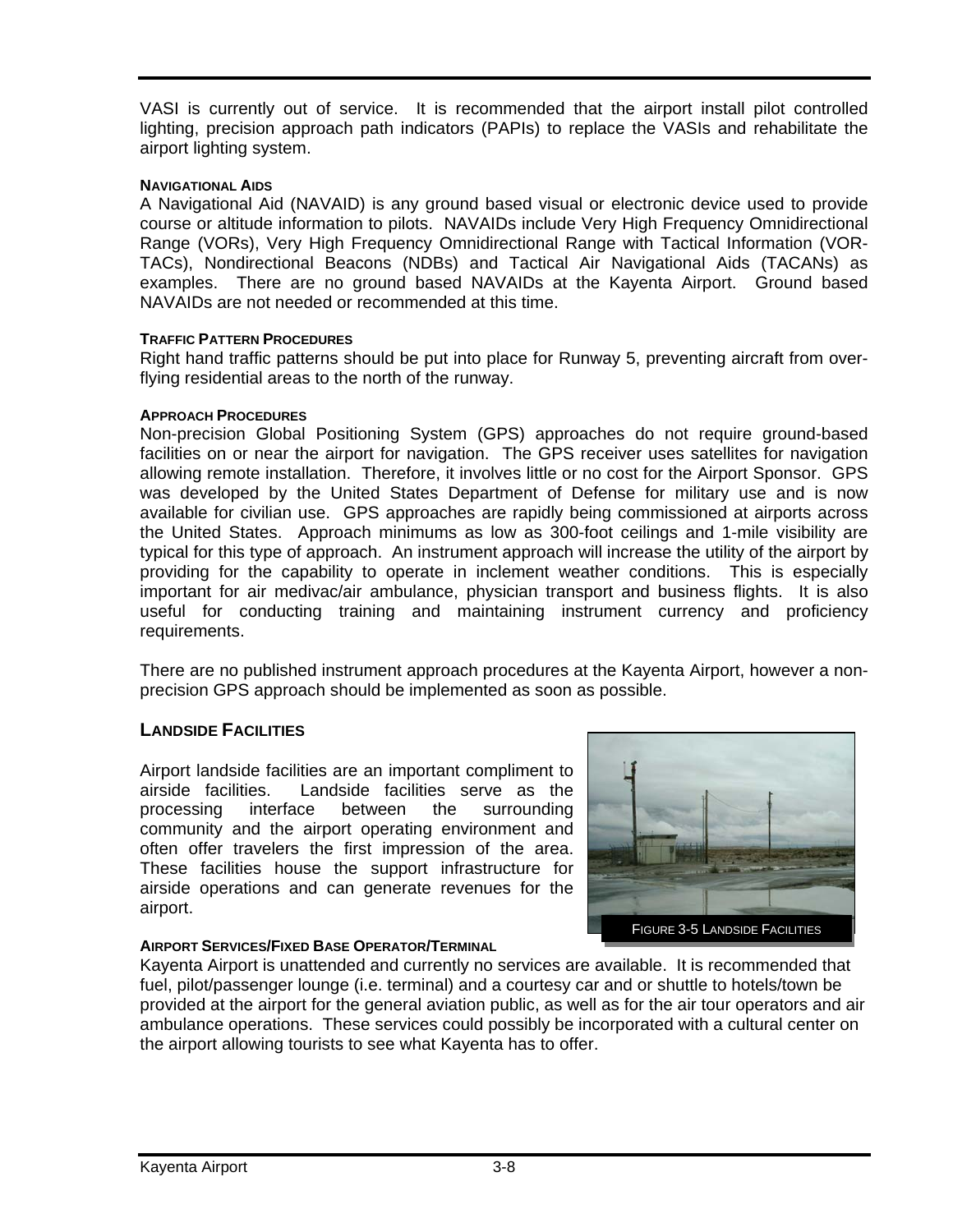# **HANGARS**

Hangars are typically constructed in two forms: Box hangars or T-hangars. Box hangars are inherently more flexible and can accommodate a larger breadth of aircraft while T-hangars offer significant space savings. It is recommended that designated areas for both box hangars and Thangars be provided to accommodate existing and future demand.

Hangars can be constructed through a variety of means. The airport sponsor can construct them with their own funds (a less common means) or choose to lease out portions of the airport property for hangars. In this case, an interested party obtains a long-term lease on the land and constructs a hangar (or hangars) on the airport property. This is beneficial to both parties because it provides a needed facility to the aircraft owner at no capital cost to the airport, it also generates airport revenue from the lease and generates property tax revenue to the Township from the hangar and based aircraft. An interested party may construct several T-hangars, using one while leasing out the remaining hangars as an aeronautical business.

# **ACCESS ROUTES**

Airport access systems consist of parking facilities and connecting roadways that enable originating and terminating airport users to enter and exit the airport landside facilities. The airport is located adjacent to Arizona State Highway 160, which intersects Arizona State Highway 163 just west of the airport. Westbound State Highway 160 merges with State Highway 89 approximately 82 miles west of the Town of Kayenta. An asphalt two-lane road that enters the apron area provides current road access. Relocating the primary airport entrance to midfield is recommended. Arizona State Highway 160 should be outfitted with turn lanes for the airport in order to minimize traffic disruption from turning vehicles. Two airport signs should be installed along Highway 160 as well as an entrance sign for the airport.

# **AUTOMOBILE PARKING**

Automobile parking facilities are necessary to provide access to the airport facilities for originating and terminating airport users. It is important that vehicular parking is adequate to serve the needs of all airport users. Peak hour demand estimates were developed in Chapter 2 and were used to determine vehicle-parking requirements. The peak hour estimates would require a minimum of 10 vehicle-parking spaces for pilots, employees, visitors and passengers in the short term and 12 vehicle-parking spaces in the medium to long term. A paved automobile parking area to accommodate automobiles, courtesy vans and occasional motor coach buses is recommended.

# **UTILITIES**

Utilities should be provided to the airport. Power has been installed at the airport and is considered to be adequate for some development; however increased power should be considered with the development of the corporate parcels. A four-inch water line should be put into place as well as sewer or septic system. The hospital is planning a sewer line to run from the new hospital to the sewer lagoon. It is recommended that the line be run beneath the runway in a utility sleeve. The sleeve should be installed during the period of the reconstruction/shift of the runway. The sewer line for the hospital should be designed with enough capacity to allow for the airport's utilization as well. Gas should initially be provided to the airport using propane tanks. Two 1,000-gallon propane tanks should be considered adequate for future development. A gas line should be stubbed from the main line running along Highway 160 when the terminal and corporate parcels are developed. Telephone service should be installed allowing multiple lines to be provided with separate numbers. Electrical power in Kayenta is provided by Navajo Tribal Utility Authority. Telephone service is provided by Navajo Communications Co. Inc. Water and sewer services are provided by the Navajo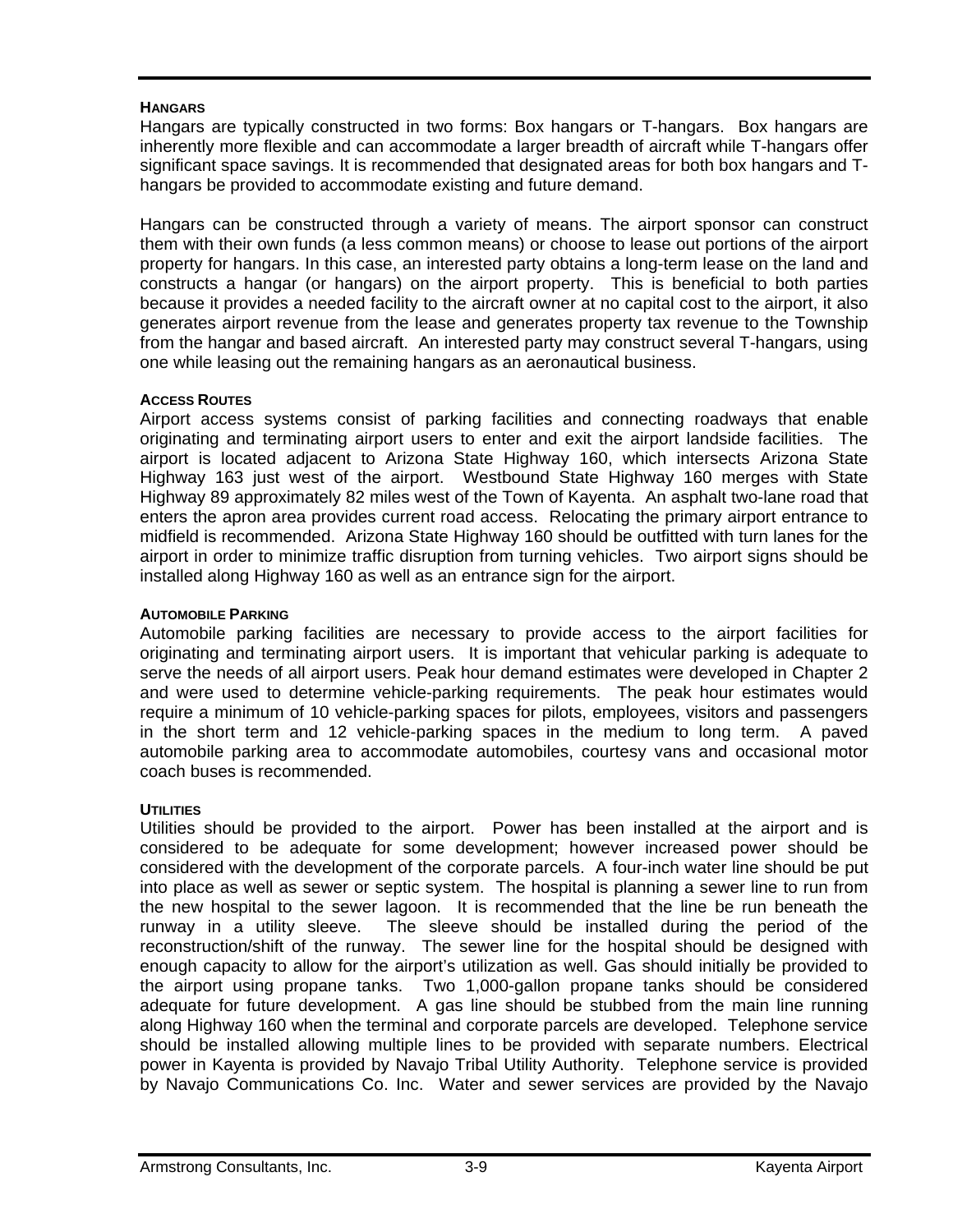Utility Authority. All installation of future utilities should consider the corporate parcels and the possible demand, which may exist.

### **WEATHER REPORTING**

It is recommended that an Automated Weather Observation System (AWOS) be installed. AWOS uses various sensors, a voice synthesizer and a radio transmitter to provide real-time weather data. There are four types of AWOS. An AWOS-A only reports altimeter setting while an AWOS-1 also measures and reports wind speed, direction, gust, temperature and dew point. AWOS-2 provides visibility information in addition to everything reported by an AWOS-1. The most capable system, the AWOS-3, also includes cloud and ceiling data. The AWOS transmits over VHF frequency or the voice portion of a navaid. The transmission can be received within 25 nautical miles of the site or above 3,000 feet above ground level (AGL). The frequencies for AWOS are published on Aeronautical charts as well as in airport facility directories. The AWOS can also be implemented into the telephone service therefore allowing transient pilots to check current conditions at the airport before departure. An AWOS 3 requires a 1,000' diameter clear area this would require the airport to acquire more property.

### **FENCING**

Fencing at the Kayenta Airport consists of perimeter fencing and a cattle guard; however there is unrestricted access to the runway via the entrance road. Chain-link fences and electric security access gates should be installed to bolster security in the apron area. Fencing design should incorporate sediment control to avoid sand drifts and fence line breaches by cattle.

#### **FUEL FACILITIES**

Retail fuel is not available at the Kayenta Airport, however consideration should be given to provide AV-Gas as well as Jet fuel. Providing fuel facilities will allow air tour operators a fuel stop, as well as making Kayenta a fuel stop for traffic flying through the Kayenta area. A fuel concession would also generate revenue for the airport sponsor.

### **AIRCRAFT RESCUE AND FIRE FIGHTING (ARFF)**

Airport Rescue and Fire Fighting (ARFF) equipment is not required at airports that serve scheduled passenger service with aircraft having 10 or less passenger seats. Local municipal or volunteer fire departments typically provide fire protection to general aviation airports in their district. Mutual aid agreements may also be provided for nearby fire departments to assist in emergency situations. In any case, procedures should be in place to ensure emergency response in case of an accident or emergency at the airport. Although statistically very safe, the most likely emergency situations at general aviation airports are an aircraft accident, fuel or aircraft fire or hazardous material (fuel) spill. The level of protection recommended in FAA Advisory Circular 150/5210-6D, Aircraft Fire and Rescue Facilities and Extinguisher Agents, for small general aviation airports is 190 gallons of aqueous film forming foam (AFFF) supplemented with 300 pounds of dry chemical. Proximity suits should be utilized for fire fighter protection. Aviation rated fire extinguishers should be immediately available in the vicinity of the aircraft apron and fueling facilities. Adequate facilities should be provided to store any ARFF vehicle(s) or equipment that is acquired.

Currently, the Kayenta Fire Department responds to emergencies at the airport. It is recommended that the Kayenta Fire Department meet the recommendation in FAA Advisory Circular 150/5210-6D.

### **LAND ACQUISITION/RELEASES**

The airport should consider releasing the property within a 280' strip running along the north side of Highway 160. The property could be released and zoned commercial allowing for more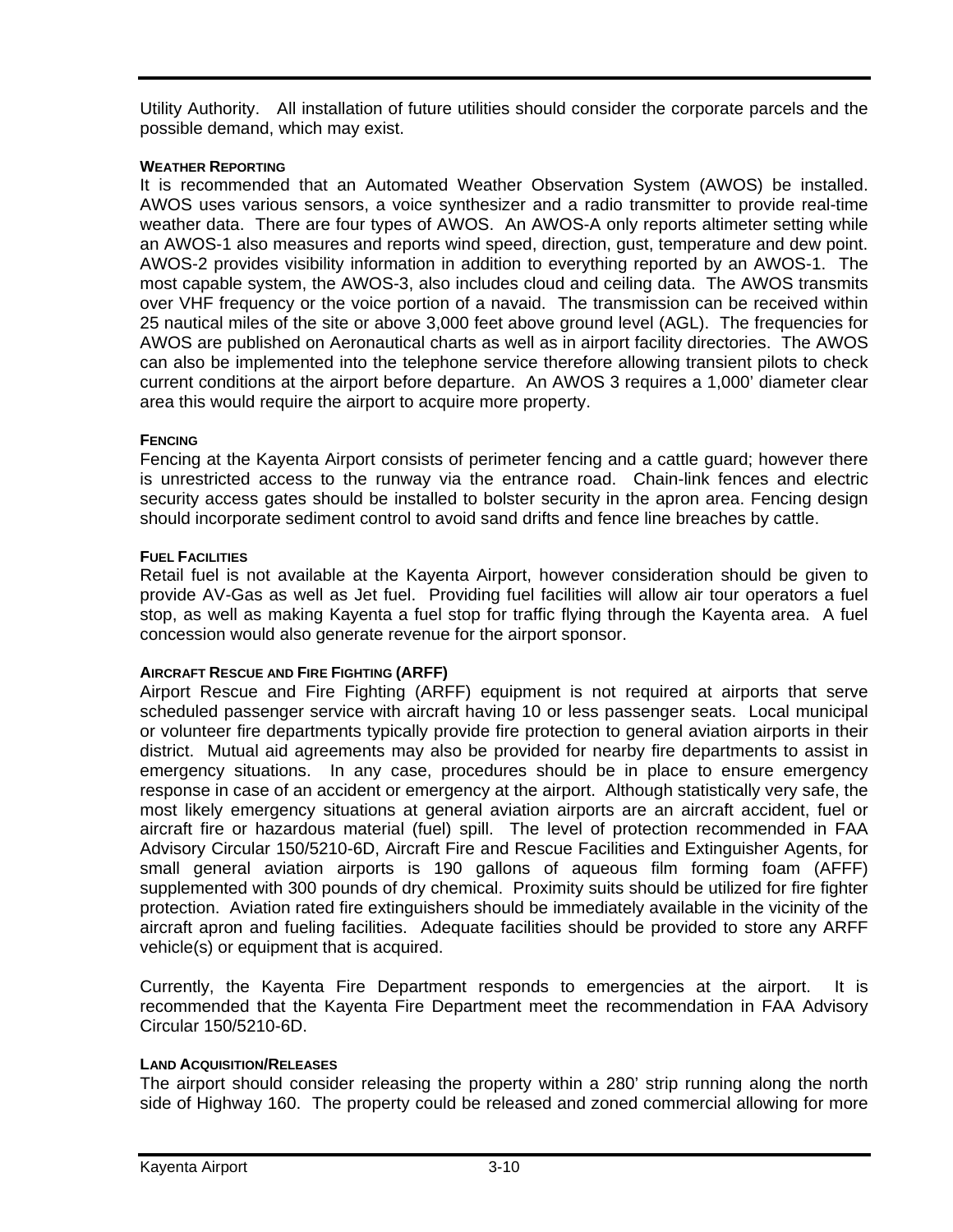business growth for Kayenta. The FAA requires that property to be released must show no signs of being used for aeronautical uses and all revenue generated from the release must be used for airport purposes. The airport should also obtain an avigation easement for the future RPZ that is to extend over the Township boundary into the Kayenta Chapter property. The easement should prevent development that is considered to be incompatible as well as include a height restriction on the property. By implementing an avigation easement as well as zoning regulations the airport will be protected from encroachment and uses that are considered noncompatible with the airport.

# **DESIGN STANDARDS**

 As previously discussed, the ARC system relates airport design criteria to the operational and physical characteristics of the critical aircraft intended to operate at the airport. FAA AC 150/5300-13, *Airport Design*, establishes design standards for airports based on its airport reference code. Kayenta Airport has an existing ARC of B-II. Table 3-4 shows the existing and future design standards for this category of airport.

| TABLE 3-4 SUMMARY OF DIMENSIONAL STANDARDS       |                        |                         |
|--------------------------------------------------|------------------------|-------------------------|
|                                                  | Existing               | Future                  |
| Design Criteria                                  | 5/23                   | 5/23                    |
| Airport Reference Code                           | $B-II$                 | $B-II$                  |
| Approach Type                                    | Visual                 | Non-Precision           |
| Runway centerline to parallel taxiway centerline | 240'                   | 240'                    |
| Runway centerline to edge of aircraft apron      | 250' (350' actual)     | 250'                    |
| Runway width                                     | 75'                    | 75'                     |
| Runway shoulder width                            | 10'                    | 10'                     |
| Runway Safety Area width                         | 150'                   | 150'                    |
| Runway Safety Area length beyond runway end      | 300'                   | 300'                    |
| Runway Object Free Area width                    | 500'                   | 500'                    |
| Runway Object Free Area length beyond runway     | 300'                   | 300'                    |
| Runway Obstacle Free Zone width                  | 400'                   | 400'                    |
| Runway Obstacle Free Zone beyond runway          | 200'                   | 200'                    |
| <b>Runway Protection Zone</b>                    | 500' x 700' x 1,000'   | 500' x 700' x 1,000'    |
| Taxiway width                                    | 35'                    | 35'                     |
| Taxiway Safety Area width                        | 79'                    | 79'                     |
| Taxiway Object Free Area width                   | 131'                   | 131'                    |
| Taxilane Object Free Area width                  | 115'                   | 115'                    |
| Runway centerline to aircraft hold lines         | 200'                   | 200'                    |
|                                                  |                        |                         |
| Part 77 Airspace Surfaces                        |                        |                         |
| Primary Surface width                            | 250'                   | 500'                    |
| Primary Surface length beyond runway ends        | 200'                   | 200'                    |
| <b>Approach Surface Dimensions</b>               | 250' x 1,250' x 5,000' | 500' x 3,500' x 10,000' |
| Approach Surface slope                           | 20:1                   | 34:1                    |
| <b>Transitional Surface slope</b>                | 7:1                    | 7:1                     |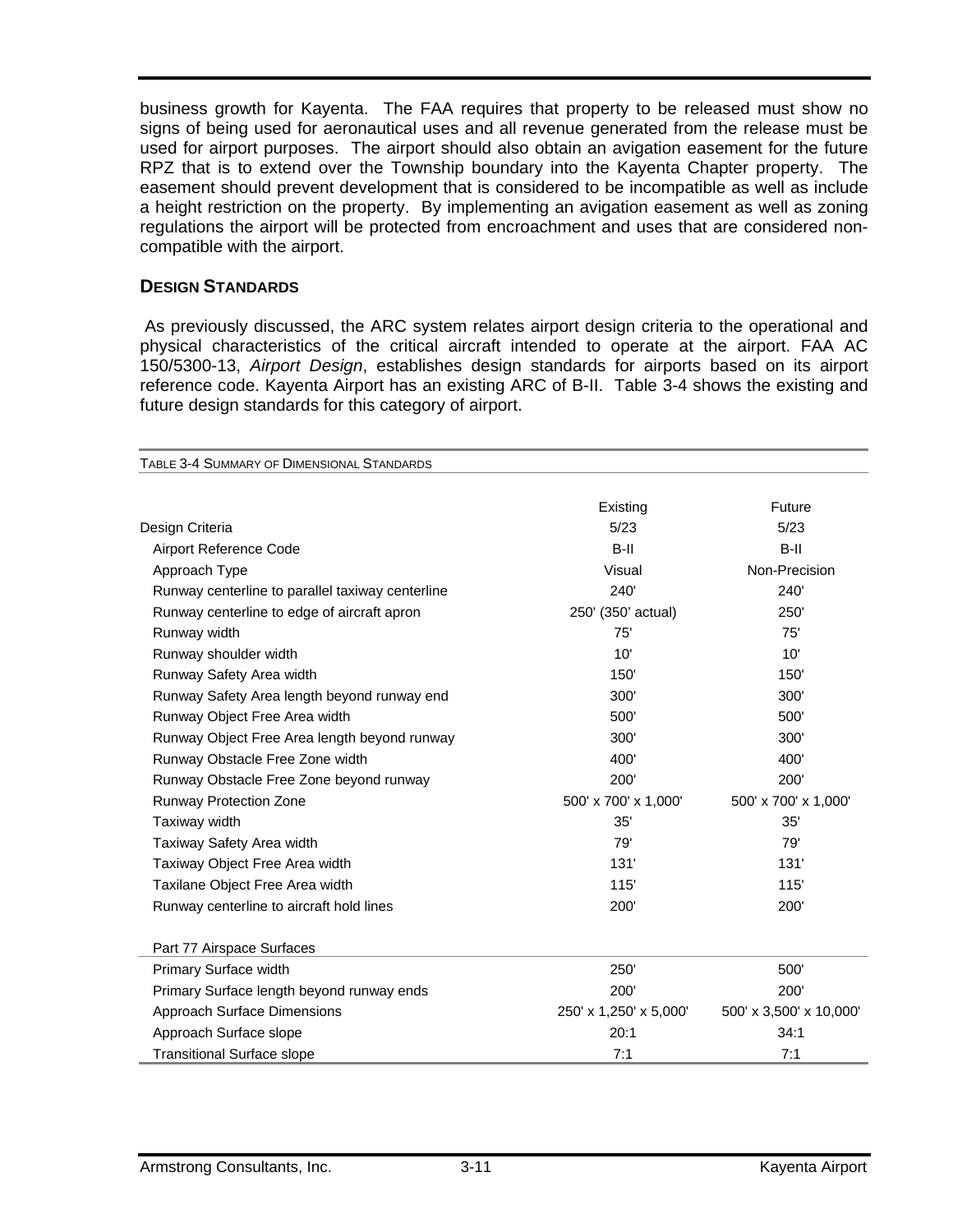# **LAND USE COMPATIBILITY AND CONTROL**

#### **HEIGHT RESTRICTION ZONING**

Areas around airports can pose certain hazards to air navigation if appropriate steps are not taken to ensure that buildings and other structures do not penetrate the FAR Part 77 imaginary surfaces described in Chapter 1. In order to mitigate potential hazards, the FAA recommends that airport sponsors implement compatible land use and height restriction zoning in the vicinity of the airport. A recommended Compatible Land Use and Height Restriction Zoning Ordinance is included in the Appendix of this report.

#### **COMPATIBLE LAND USE ZONING**

In addition to ensuring that the FAR Part 77 surfaces are free from current and future obstructions, it is recommended that the airport sponsor make every effort to protect the areas in the vicinity of the airport from incompatible development. Incompatible development includes those land uses which would be sensitive to aircraft noise or overflight, such as residences, schools, churches and hospitals and those uses which could attract wildlife and cause a hazard to aircraft operations such as landfills, ponds and wastewater treatment facilities.

The FAA states in FAA AC 150/5200-33, Hazardous Wildlife Attractants On or Near Airports, that landfills and transfer stations are incompatible land uses with airports. Therefore, these types of facilities should be located at least 5,000 feet from any point on a runway that serves piston type aircraft and 10,000 feet from any point on a runway that serves turbine type aircraft. Furthermore, any facility which may attract wildlife, especially birds, such as sewage treatment ponds and waste water treatment plants, should also be located this same distance from any point on a runway. Water retention in the lower areas of the adjacent gravel pits must be closely monitored, as these may become a possible attractant for birds. Development proposals should also be reviewed to ensure compatibility in the vicinity of the airport.

The purpose of zoning is to maximize the compatibility of land uses in the vicinity of the airport by enhancing safety and minimizing noise exposure for persons on the ground and enhancing safety for aircraft operators. This is accomplished by regulating those uses near the airport which result in:

- The congregation of people;
- The presence of flammable, explosive or hazardous material;
- The presence of objects that could worsen the effects of an aircraft mishap; and/or
- The presence of vertical objects that could cause a hazard in navigable airspace.

Zoning should be enacted by the Township of Kayenta to preclude potential flight hazards or incompatible land uses. A recommended Compatible Land Use and Height Restriction Zoning Ordinance is included in the Appendices of this report.